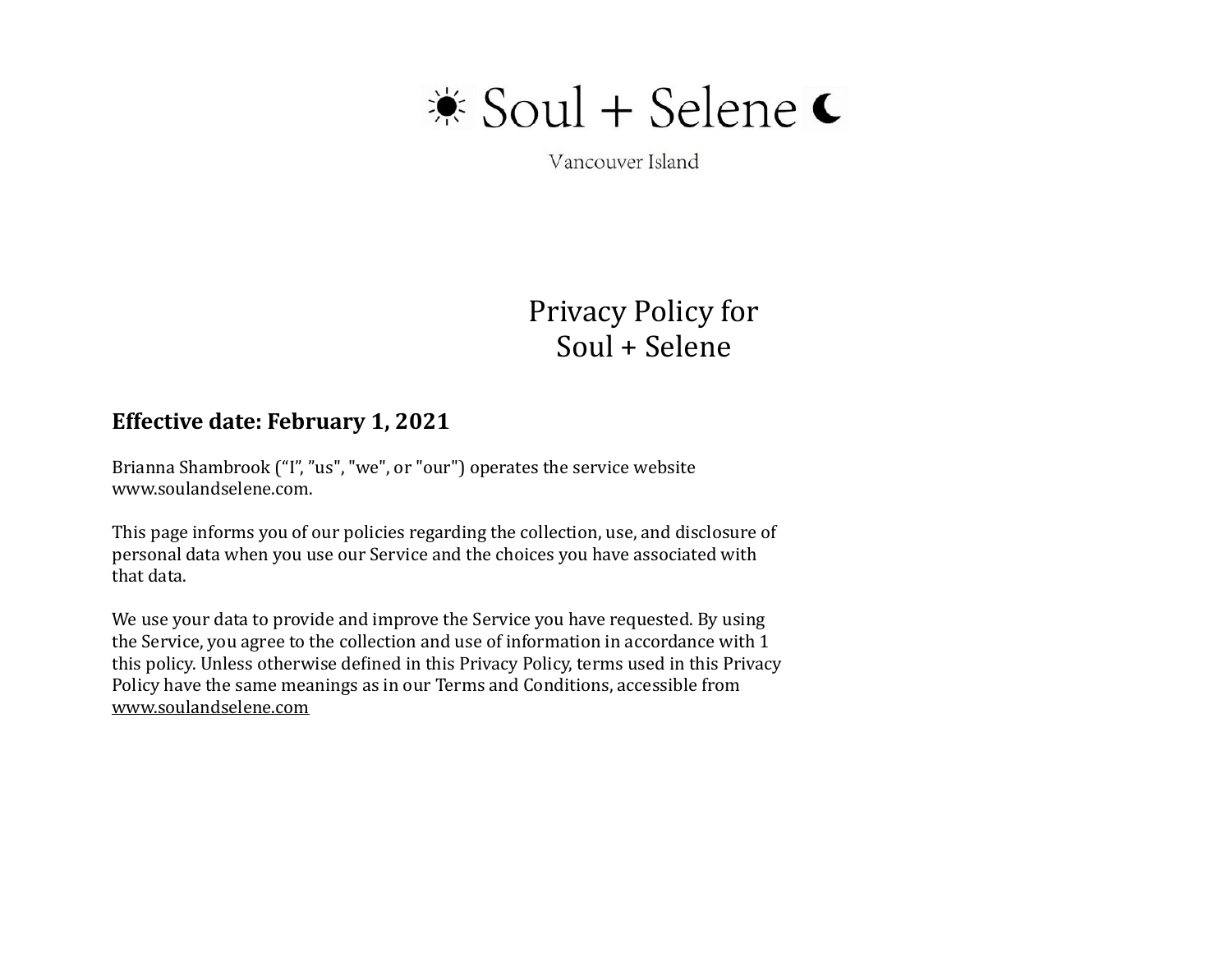

Vancouver Island

#### **Information Collection And Use**

We collect several different types of information for various purposes to provide and improve our Service to you. Your collected information is confidential to [www.soulandselene.com,](http://www.soulandselene.com) and will not be shared or sold at any time.

# Types of Data Collected

#### Personal Data

While using our Service, we may ask you to provide us with certain personally identifiable information that can be used to contact or identify you ("Personal Data"). Personally identifiable information may include, but is not limited to:

- Email address
- First name and last name
- Phone number
- Address, State, Province, ZIP/Postal code, City
- Cookies and Usage Data

We may also collect information on how the Service is accessed and used ("Usage Data"). This Usage Data may include information such as your computer's Internet Protocol address (e.g. IP address), browser type, browser version, the pages of our Service that you visit, the time and date of your visit, the time spent on those pages, unique device identifiers and other diagnostic data.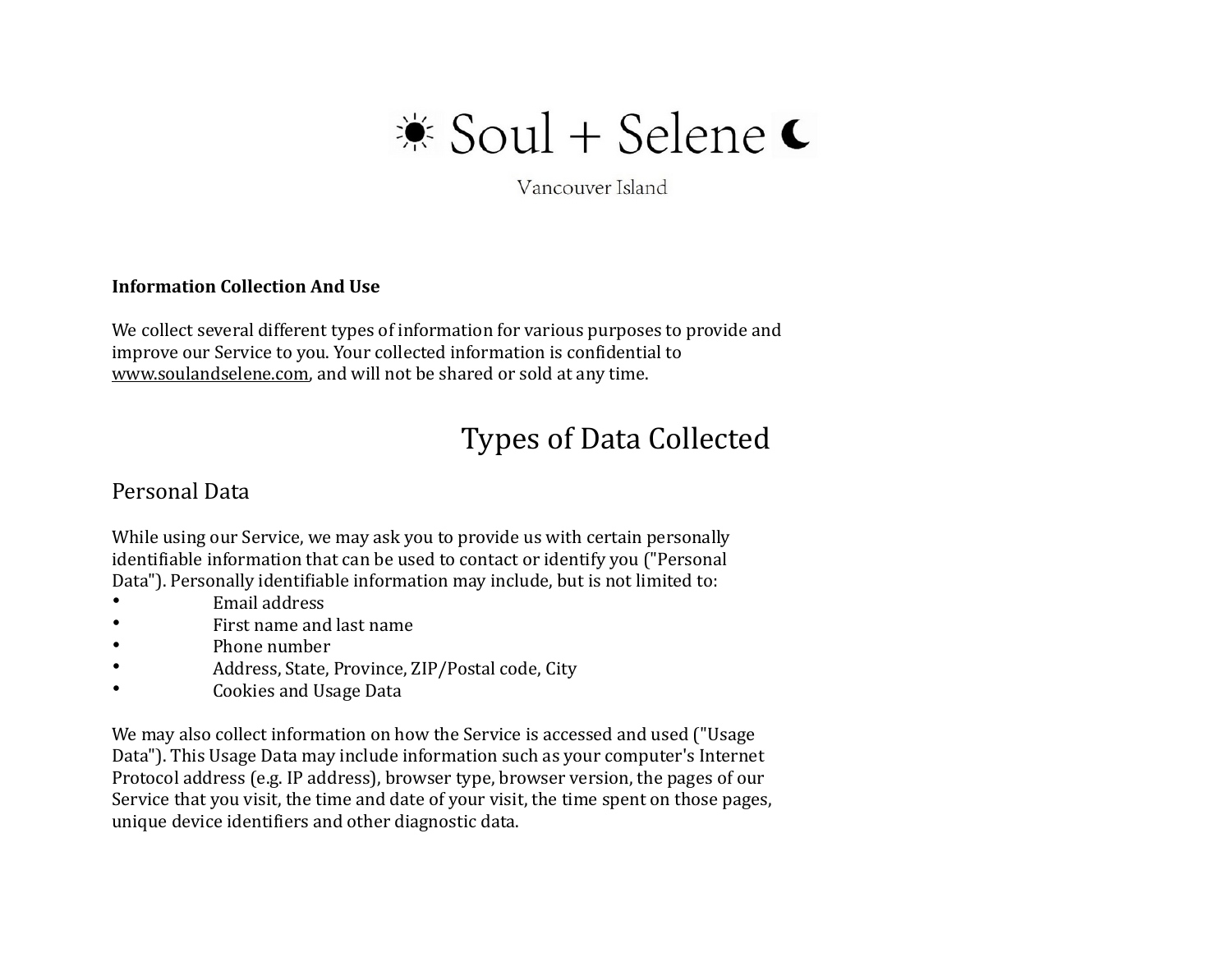Vancouver Island

### Tracking & Cookies Data

We may use cookies and similar tracking technologies to track the activity on our Service and hold certain information.

Cookies are files with small amount of data which may include an anonymous unique identifier. Cookies are sent to your browser from a website and stored on your device. Tracking technologies also used are beacons, tags, and scripts to collect and track information and to improve and analyze our Service.

You can instruct your browser to refuse all cookies or to indicate when a cookie is being sent. However, if you do not accept cookies, you may not be able to use some portions of our Service.

Examples of Cookies we may use:

- **Session Cookies.** We may use Session Cookies to operate our Service.
- **Preference Cookies.** We may use Preference Cookies to remember your preferences and various settings.
- **Security Cookies.** We may use Security Cookies for security purposes.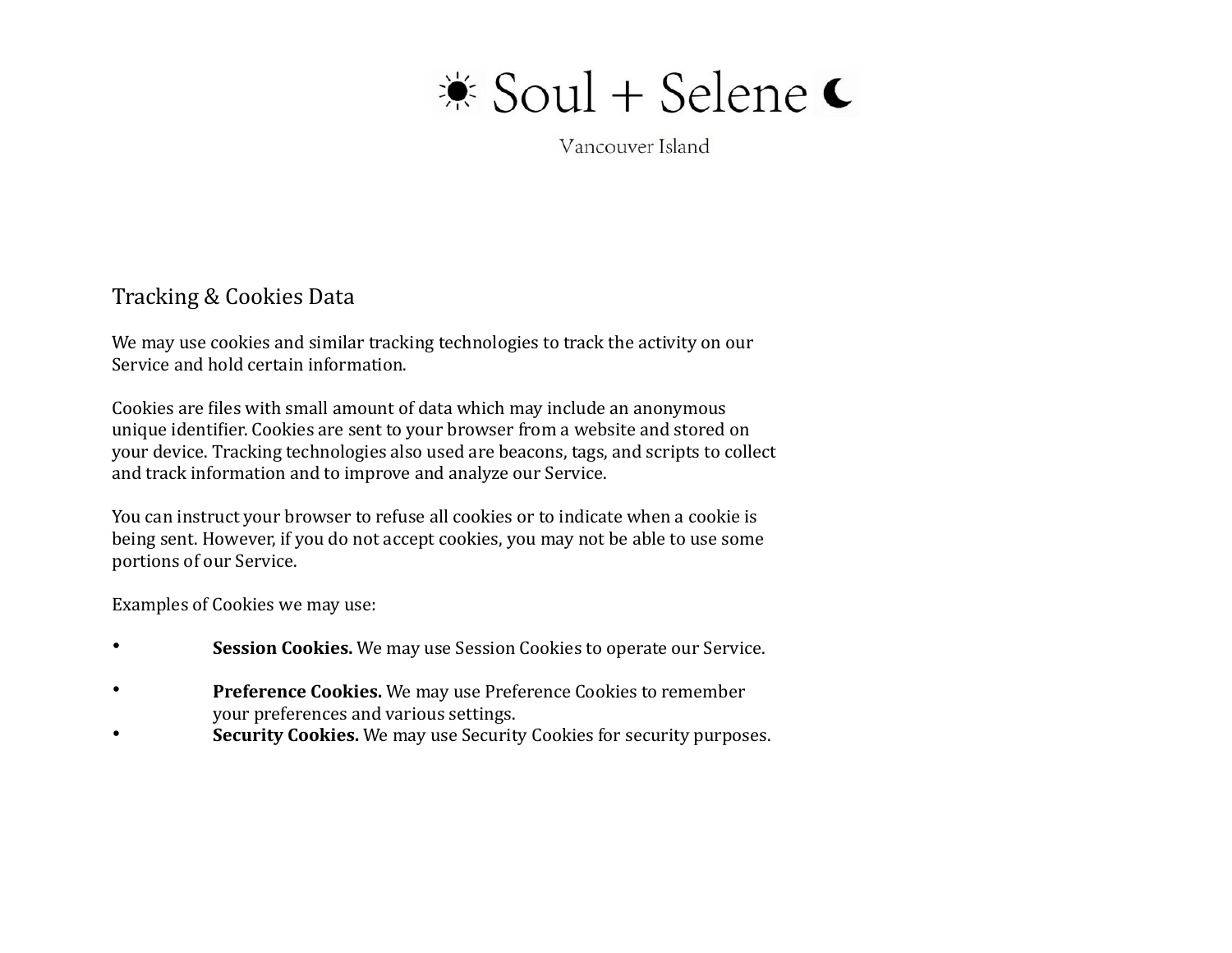Vancouver Island

### Use of Data

Soul + Selene uses the collected data for various purposes including, but not limited to: 

- To provide and maintain Services
- To notify you about changes to Services
- To allow you to participate in interactive features of our Services when you choose to do so
- To provide customer care and support
- To provide analysis or valuable information so that we can improve the Service
- To monitor the usage of Services
- To detect, prevent and address technical issues

# Transfer Of Data

Your information, including Personal Data, may be transferred to  $-$  and maintained on  $-$  computers located outside of your state, province, country or other governmental jurisdiction where the data protection laws may differ than those from your jurisdiction.

If you are located outside Canada, please know that we operate out of British, Columbia, Canada but are subject to changes in location.

Your consent to this Privacy Policy followed by your submission of such information represents your acknowledgement and agreement of this privacy policy and transfer of data.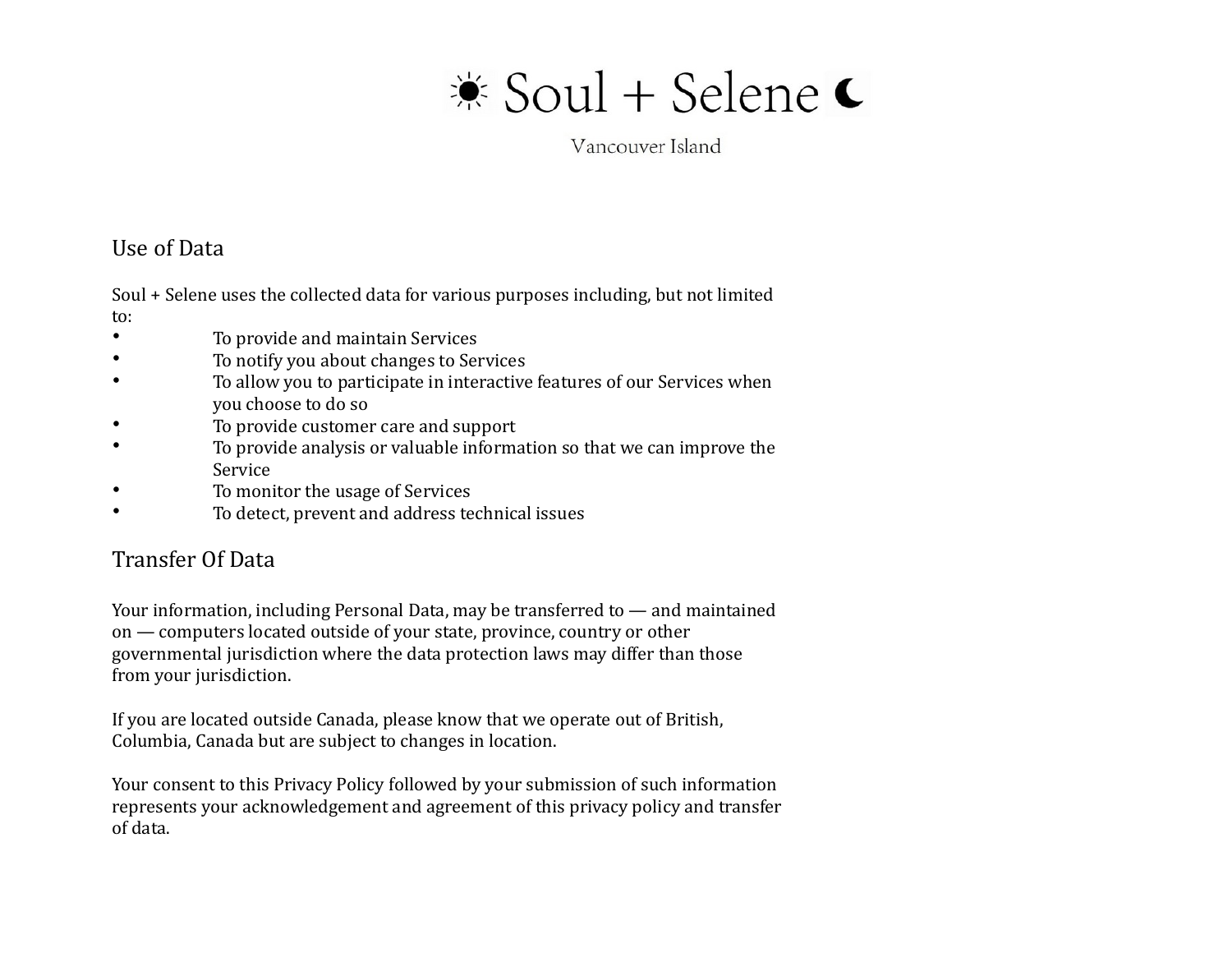# $\frac{*}{*}$  Soul + Selene €

Vancouver Island

Soul + Selene will take all steps reasonably necessary to ensure that your data is treated securely and in accordance with this Privacy Policy and no transfer of your Personal Data will take place to an organization or a country without your consent and unless there are adequate controls in place including the security of your data and other personal information.

## Disclosure Of Data Legal Requirements

Soul + Selene may disclose your Personal Data in the good faith belief that such action is necessary to:

- To comply with a legal obligation
- To protect and defend the rights or property of Brianna Shambrook and Soul + Selene
- To prevent or investigate possible wrongdoing in connection with the Service
- To protect the personal safety of users of the Service or the public
- To protect against legal liability

# Security Of Data

The security of your data is important to us, but remember that no method of transmission over the Internet, or method of electronic storage is 100% secure.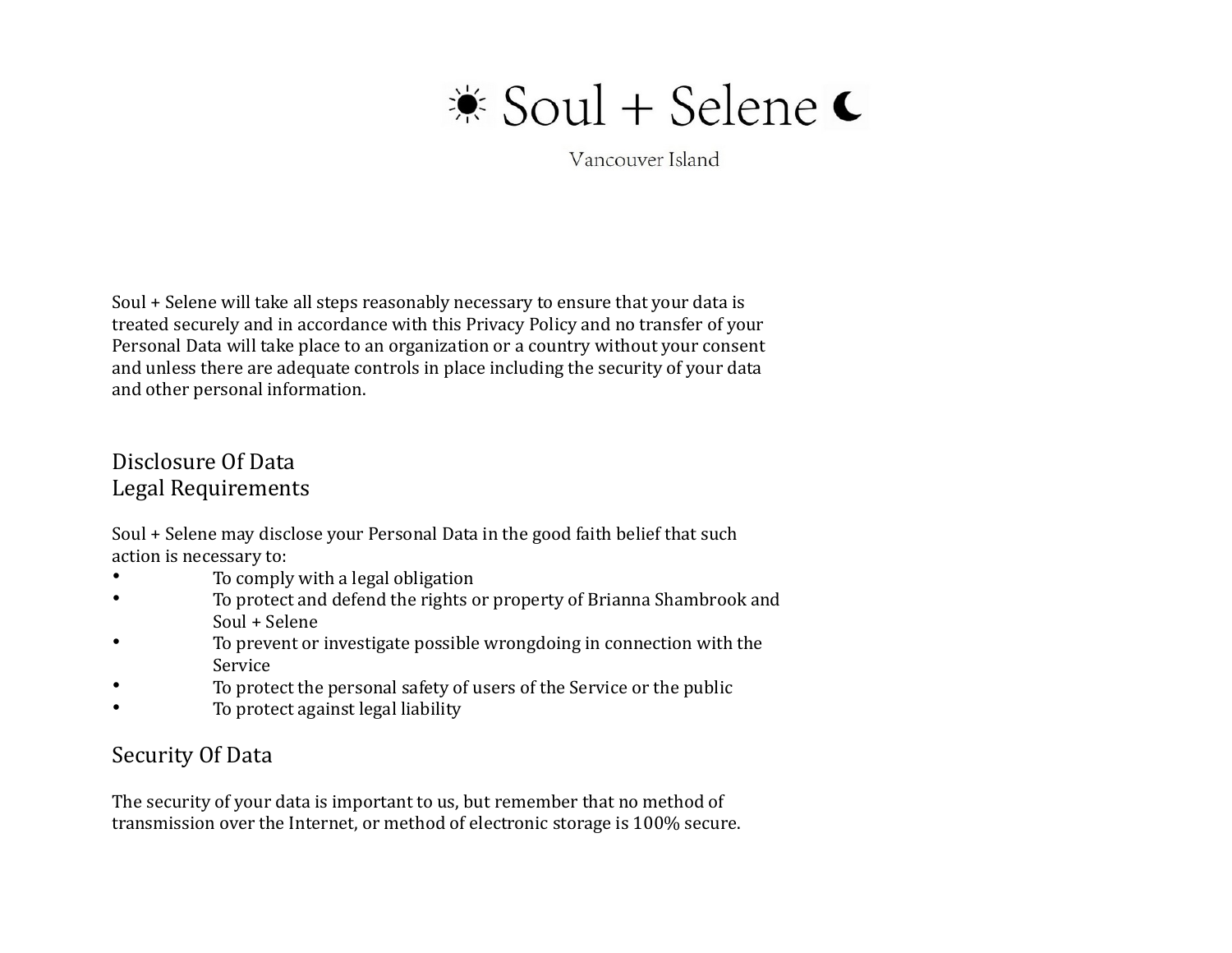

Vancouver Island

While we strive to use commercially acceptable means to protect your Personal Data, we cannot guarantee its absolute security.

### Service Providers

We may employ third party companies and individuals to facilitate our Service ("Service Providers"), to provide the Service on our behalf, to perform Servicerelated services or to assist us in analyzing how our Service is used.

These third parties have access to your Personal Data only to perform these tasks on our behalf and are obligated not to disclose or use it for any other purpose.

#### Analytics

We may use third-party Service Providers to monitor and analyze the use of our Service. 

#### • **Google Analytics**

Google Analytics is a web analytics service offered by Google that tracks and reports website traffic. Google uses the data collected to track and monitor the use of our Service. This data is shared with other Google services. Google may use the collected data to contextualize and personalize the ads of its own advertising network.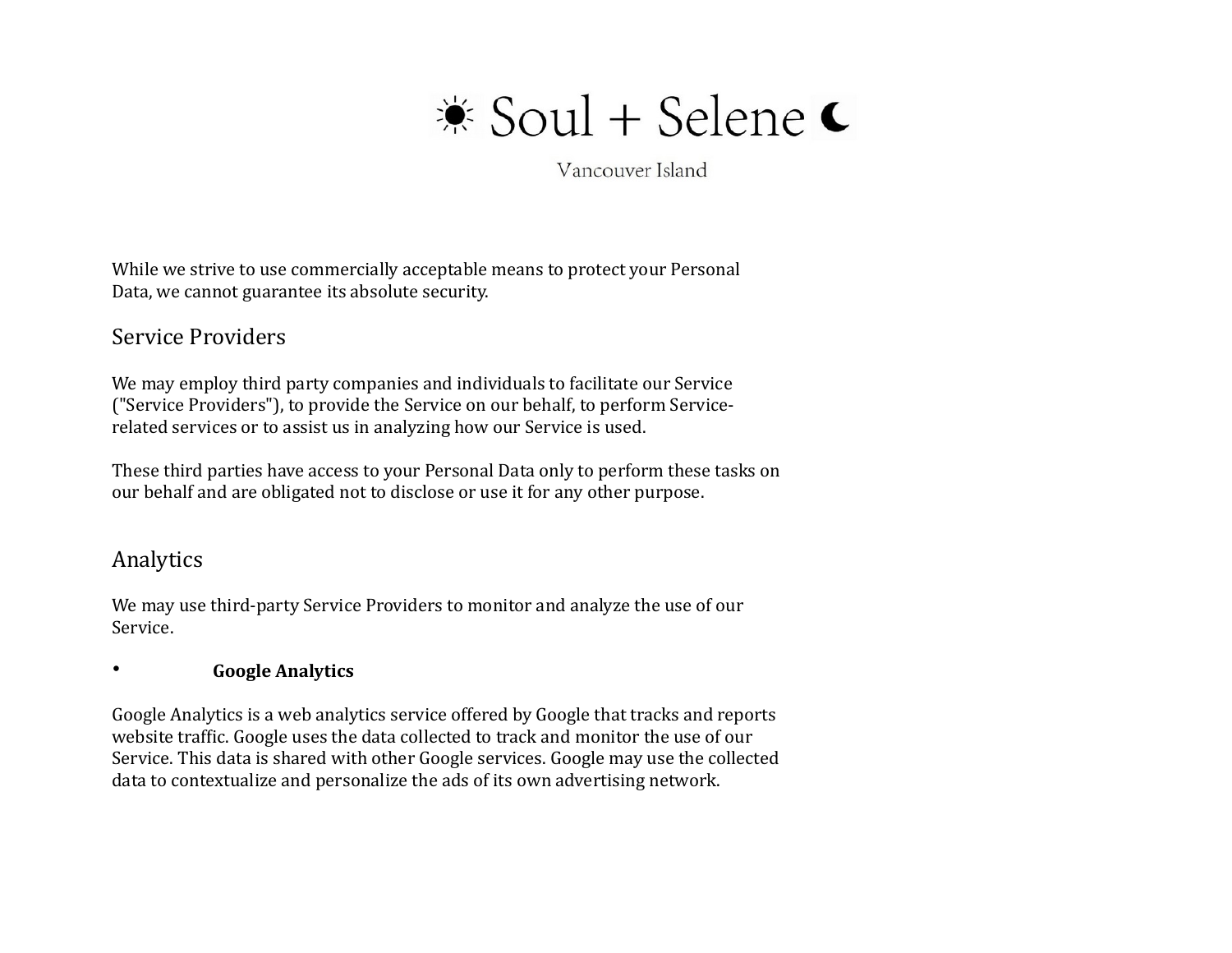Vancouver Island

You can opt-out of having made your activity on the Service available to Google Analytics by installing the Google Analytics opt-out browser add-on. The add-on prevents the Google Analytics JavaScript (ga.js, analytics.js, and dc.js) from sharing information with Google Analytics about visits activity.

For more information on the privacy practices of Google, please visit the Google Privacy & Terms web page:<https://policies.google.com/privacy?hl=en>

Links To Other Sites 

Our Service may contain links to other sites that are not operated by us. If you click on a third party link, you will be directed to that third party's site. We strongly advise you to review the Privacy Policy of every site you visit. We have no control over and assume no responsibility for the content, privacy policies or practices of any third party sites or services.

### Children's Privacy

Our Service does not address anyone under the age of 18 ("Children") without the consent of a legal guardian. Subscription to our email services is permitted to individuals under the age of 18, for which some personable information may be collected such as an email address, first name and last name. Further services for